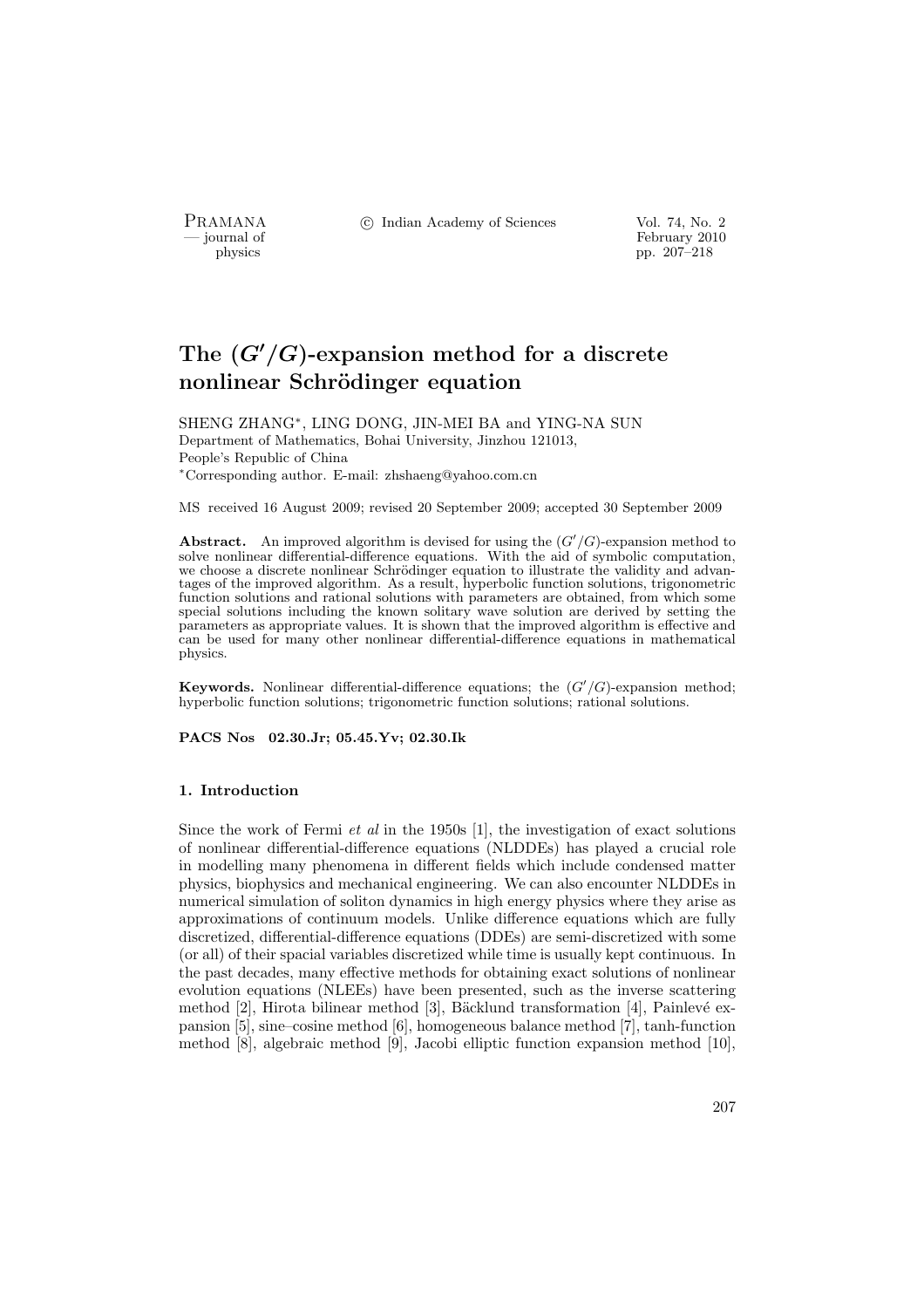F-expansion method [11], auxiliary equation method [12] and exp-function method [13].

Recently, Wang et al [14] proposed a new method called the  $(G'/G)$ -expansion method to look for travelling wave solutions of NLEEs. By using the  $(G'/G)$ expansion method, Wang  $et \ al \ [14,15]$  have successfully obtained hyperbolic function solutions, trigonometric function solutions and rational solutions of some important NLEEs. Later, Zhang et al [16] proposed a generalized  $(G'/G)$ -expansion method to improve and extend Wang et al's work [14] for solving variable-coefficient equations and high dimensional equations. Zhang [17] explored new application of this method to some special NLEEs. Generally speaking, it is hard to generalize one method for NLEEs to solve NLDDEs because of the difficulty to search for iterative relations from indices n to  $n \pm 1$ . More recently, by careful analysis, Zhang et al [18] found the iterative relations between the lattice indices and devised an algorithm for using the  $(G'/G)$ -expansion method to construct hyperbolic function solutions and trigonometric function solutions of NLDDEs.

The present paper is motivated by the desire to develop and improve the work made in [18]. With this purpose, we will propose an improved algorithm for using the  $(G'/G)$ -expansion method to obtain not only hyperbolic function solutions and trigonometric function solutions but also rational solutions of NLDDEs. In order to illustrate the validity and advantages of the improved algorithm, we will apply it to a discrete nonlinear Schrödinger equation [19]:

$$
i\frac{du_n}{dt} = (u_{n+1} + u_{n-1} - 2u_n) - |u_n|^2(u_{n+1} + u_{n-1}),
$$
\n(1)

where  $i = \sqrt{-1}$ .

The rest of this paper is organized as follows. In  $\S 2$ , we describe the improved algorithm for using the  $(G'/G)$ -expansion method to solve NLDDEs. In §3, we use this algorithm to solve the discrete nonlinear Schrödinger equation (1). In  $\S 4$ , some conclusions are given.

# 2. Description of the  $(G'/G)$ -expansion method for NLDDEs

In this section, we would like to recall the algorithm proposed in [18] and outline the improved algorithm for using the  $(G'/G)$ -expansion method to solve NLDDEs step by step. For a given system of  $M$  polynomial NLDDEs:

$$
\Delta(u_{n+p_1}(x), \dots, u_{n+p_k}(x), \dots, u'_{n+p_1}(x), \dots, u'_{n+p_k}(x), \dots, u'_{n+p_k}(x), \dots, u'_{n+p_k}(x)) = 0,
$$
\n
$$
(2)
$$

where the dependent variable u has M components  $u_{i,n}$ , the continuous variable x has N components  $x_j$ , the discrete variable n has Q components  $n_i$ , the k shift vectors  $p_s \in Z^Q$ , and  $u^{(r)}(x)$  denotes the collection of mixed derivative terms of order r. The main steps of the  $(G'/G)$ -expansion method are outlined as follows:

Step 1. When we seek travelling wave solutions of eq.  $(2)$ , the first step is to introduce the wave transformation: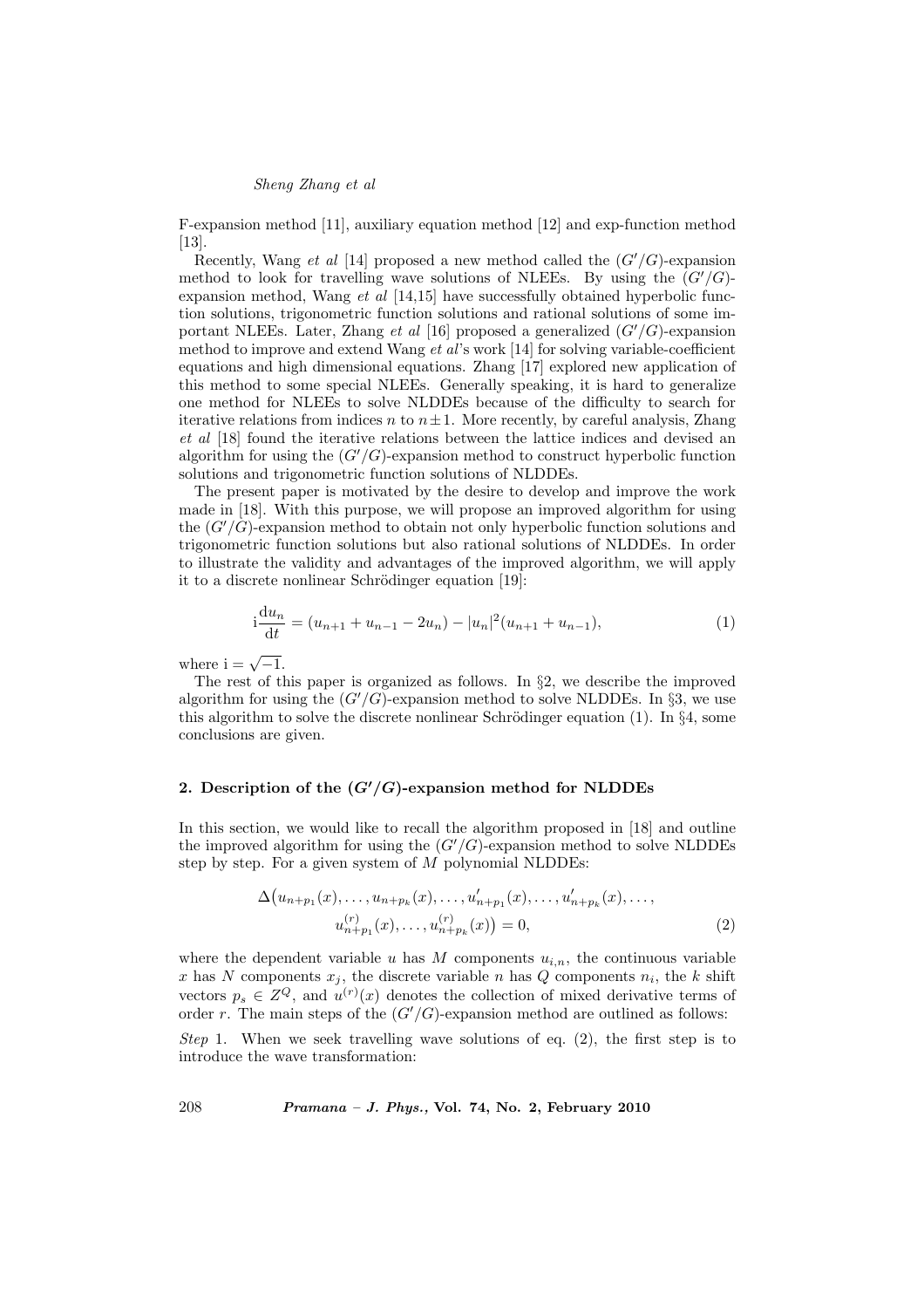$$
u_{n+p_s}(x) = U_{n+p_s}(\xi_n), \quad \xi_n = \sum_{i=1}^Q d_i n_i + \sum_{j=1}^N c_j x_j + \zeta,
$$
\n(3)

where the coefficients  $d_i, c_j$ , and the phase  $\zeta$  are all constants and  $s = 1, 2, \ldots, k$ . In this way, eq. (2) becomes

$$
\Delta \big(U_{n+p_1}(\xi_n),\ldots,U_{n+p_k}(\xi_n),\ldots,U'_{n+p_1}(\xi_n),\ldots,U'_{n+p_k}(\xi_n),\ldots,
$$
  

$$
U_{n+p_1}^{(r)}(\xi_n),\ldots,U_{n+p_k}^{(r)}(\xi_n)\big)=0.
$$
 (4)

Step 2. We propose the following series expansion as a solution of eq.  $(4)$ :

$$
U_n(\xi_n) = \sum_{l=-m}^{m} \alpha_l \left( \frac{G'(\xi_n)}{G(\xi_n)} \right)^l, \quad \alpha_m^2 + \alpha_{-m}^2 \neq 0,
$$
\n(5)

where  $\alpha_l$  ( $l = 0, 1, 2, ..., m$ ) are constants to be determined later,  $G(\xi_n)$  satisfies a second-order linear ordinary differential equation (LODE):

$$
\frac{d^2 G(\xi_n)}{d\xi_n^2} + \lambda \frac{d G(\xi_n)}{d\xi_n} + \mu G(\xi_n) = 0,
$$
\n(6)

where  $\lambda$  and  $\mu$  are arbitrary constants. Using the general solutions of eq. (6), we have

$$
\frac{G'(\xi_n)}{G(\xi_n)} = \begin{cases}\n\frac{\sqrt{\lambda^2 - 4\mu}}{2} \left( \frac{C_1 \sinh(\frac{\sqrt{\lambda^2 - 4\mu}}{2} \xi_n) + C_2 \cosh(\frac{\sqrt{\lambda^2 - 4\mu}}{2} \xi_n)}{C_1 \cosh(\frac{\sqrt{\lambda^2 - 4\mu}}{2} \xi_n) + C_2 \sinh(\frac{\sqrt{\lambda^2 - 4\mu}}{2} \xi_n)} \right) - \frac{\lambda}{2}, \\
\text{when } \lambda^2 - 4\mu > 0, \\
\frac{G'(\xi_n)}{2} = \begin{cases}\n\frac{\sqrt{4\mu - \lambda^2}}{2} \left( \frac{-C_1 \sin(\frac{\sqrt{4\mu - \lambda^2}}{2} \xi_n) + C_2 \cosh(\frac{\sqrt{4\mu - \lambda^2}}{2} \xi_n)}{C_1 \cosh(\frac{\sqrt{4\mu - \lambda^2}}{2} \xi_n) + C_2 \sinh(\frac{\sqrt{4\mu - \lambda^2}}{2} \xi_n)} \right) - \frac{\lambda}{2}, \\
\text{when } \lambda^2 - 4\mu < 0, \\
\frac{C_2}{C_1 + C_2 \xi_n} - \frac{\lambda}{2}, \text{ when } \lambda^2 - 4\mu = 0.\n\end{cases}
$$
\n(7)

With the help of eq. (7) and the properties of hyperbolic functions and trigonometric functions, we can easily construct a uniform formula:

$$
\frac{G'(\xi_{n\pm p_s})}{G(\xi_{n\pm p_s})} = \frac{\sqrt{\delta + \epsilon(\lambda^2 - 4\mu)}}{2}
$$
\n
$$
\times \left( \frac{\frac{2}{\sqrt{\delta + \epsilon(\lambda^2 - 4\mu)}} \left( \frac{G'(\xi_n)}{G(\xi_n)} + \frac{\lambda}{2} \right) \pm \epsilon f(\frac{\sqrt{\delta + \epsilon(\lambda^2 - 4\mu)}}{2} \varphi_s)}{1 \pm \left( \frac{2}{\sqrt{\delta + \epsilon(\lambda^2 - 4\mu)}} \left( \frac{G'(\xi_n)}{G(\xi_n)} + \frac{\lambda}{2} \right) \right) f(\frac{\sqrt{4\delta + \epsilon(\lambda^2 - 4\mu)}}{2} \varphi_s)} \right) - \frac{\lambda}{2}, \quad (8)
$$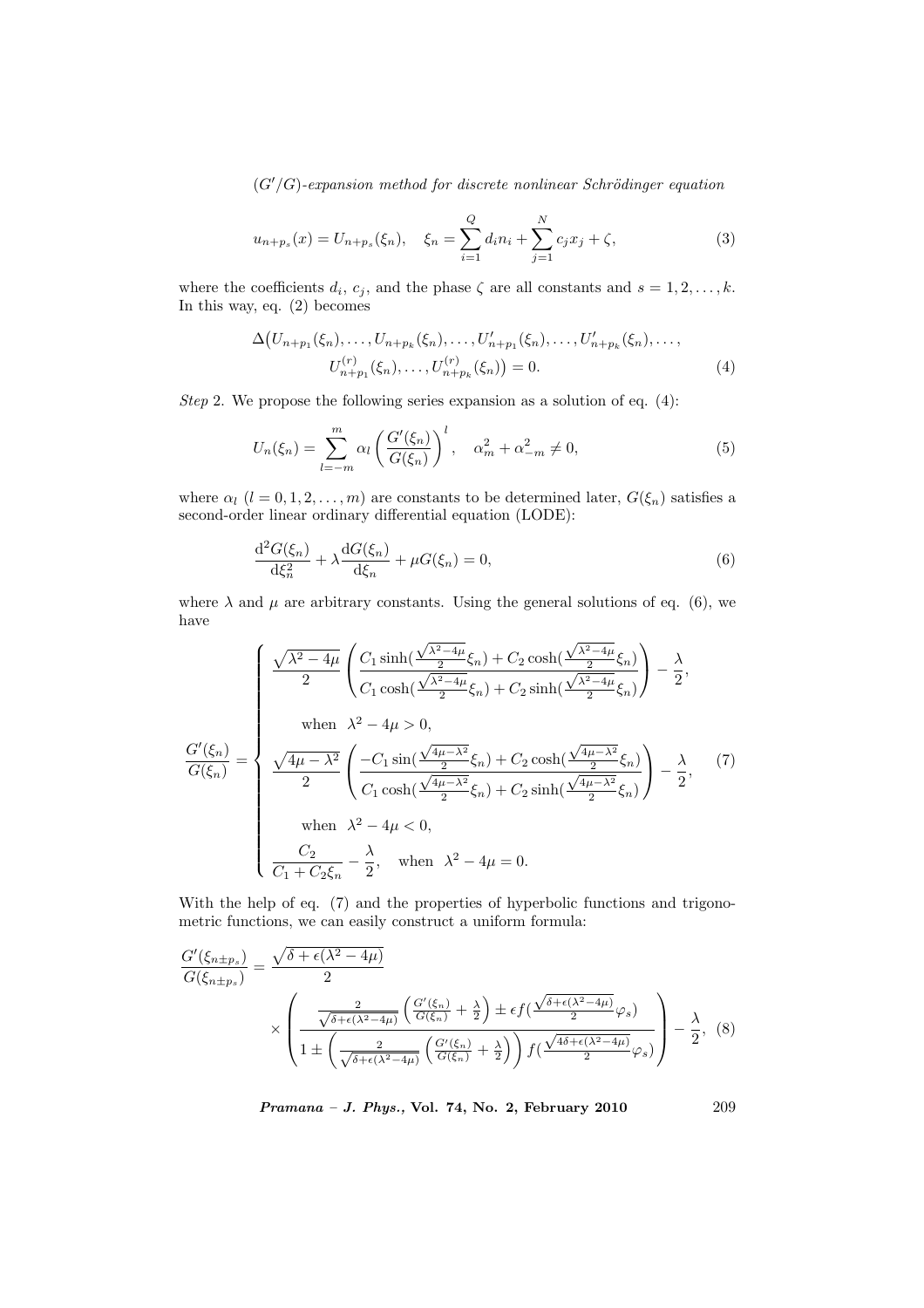where  $\epsilon = \{1, -1, 0\}, \delta = \{4, 0\}, \varphi_s = p_{s1}d_1 + p_{s2}d_2 + \cdots + p_{sQ}d_Q, p_{si}$  is the *i*th component of shift vector  $p_s$ , and

$$
f\left(\frac{\sqrt{\delta + \epsilon(\lambda^2 - 4\mu)}}{2}\varphi_s\right)
$$
  
= 
$$
\begin{cases} \tanh\left(\frac{\sqrt{\lambda^2 - 4\mu}}{2}\varphi_s\right), & \text{when } \epsilon = 1, \delta = 0, \lambda^2 - 4\mu > 0, \\ \tan\left(\frac{\sqrt{4\mu - \lambda^2}}{2}\varphi_s\right), & \text{when } \epsilon = -1, \delta = 0, \lambda^2 - 4\mu < 0, \\ \varphi_s, & \text{when } \epsilon = 0, \delta = 4, \lambda^2 - 4\mu = 0. \end{cases}
$$
 (9)

Thus we have

$$
U_n(\xi_{n\pm p_s}) = \sum_{l=-m}^{m} \alpha_l \left[ \frac{\sqrt{\delta + \epsilon(\lambda^2 - 4\mu)}}{2} \times \left( \frac{\frac{2}{\sqrt{\delta + \epsilon(\lambda^2 - 4\mu)}} \left( \frac{G'(\xi_n)}{G(\xi_n)} + \frac{\lambda}{2} \right) \pm \epsilon f(\frac{\sqrt{\delta + \epsilon(\lambda^2 - 4\mu)}}{2} \varphi_s)}{1 \pm \left( \frac{2}{\sqrt{\delta + \epsilon(\lambda^2 - 4\mu)}} \left( \frac{G'(\xi_n)}{G(\xi_n)} + \frac{\lambda}{2} \right) \right) f(\frac{\sqrt{\delta + \epsilon(\lambda^2 - 4\mu)}}{2} \varphi_s)} \right) - \frac{\lambda}{2} \right] \tag{10}
$$

Step 3. Determine the degree m of eqs  $(5)$  and  $(10)$  by balancing the highest-order nonlinear term(s) and the highest-order partial derivative of  $U_n(\xi_n)$  in eq. (4). It should be noted that the leading terms of  $U_n(\xi_{n+p_s})$   $(p_s \neq 0)$  will not affect the balance because we are interested in balancing the terms of  $(G'(\xi_n)/G(\xi_n))$ .

Step 4. Substituting eqs  $(5)$  and  $(10)$  given the value of m determined in Step 3 along with (6) into (4) and clearing the denominator and collecting all terms with the same order of  $(G'(\xi_n)/G(\xi_n))$  together, the left-hand side of (4) is converted into a polynomial in  $(G'(\xi_n)/G(\xi_n))$ . Then setting each coefficient of this polynomial to zero, we will derive a set of algebraic equations, from which the constants  $\alpha_l$ ,  $d_i$ and  $c_i$  can be explicitly determined using *Mathematica*.

Step 5. Using the results obtained in the above steps, we can finally obtain exact solutions of eq. (2).

Remark 1. It can be easily found that when  $\alpha_{-1} = \alpha_{-2} = \cdots = \alpha_{-m} = 0$  and  $\delta = 0$ , the formula (8) exactly becomes the formula (9) constructed in [18]. More importantly, formula (8) contains the rational solution  $\frac{C_2}{C_1+C_2\xi_n}-\frac{\lambda}{2}$  as a special case so that it can be used to obtain not only hyperbolic function solutions and trigonometric function solutions but also rational solutions of NLDDEs if such formal solutions exist.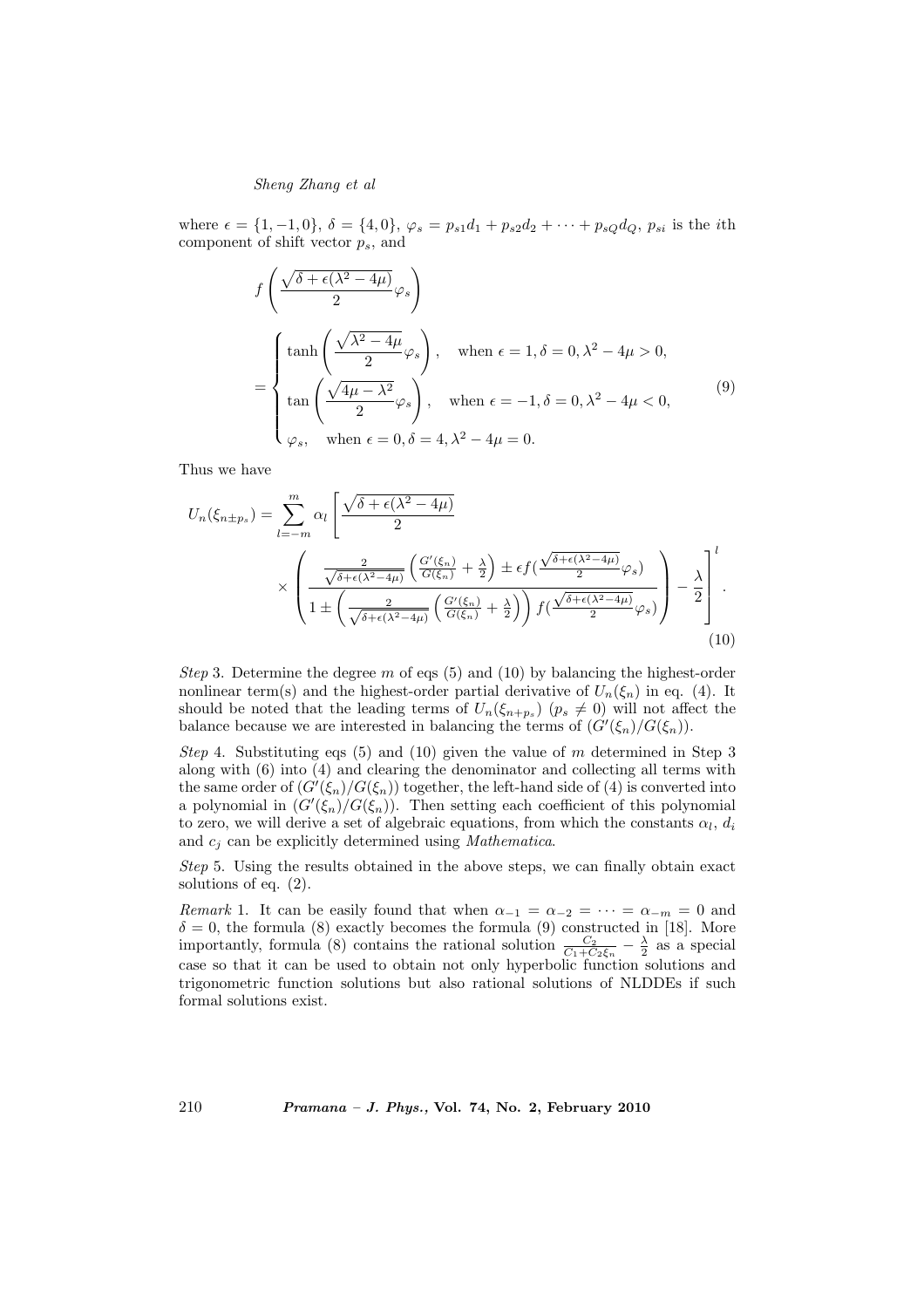# 3. Exact travelling wave solutions of eq. (1)

In this section, we apply the improved algorithm developed in  $\S 2$  to eq. (1). To extend this improved algorithm to eq. (1), we use the transformations [19]

$$
u_n = e^{i\theta_n} v_n(\xi_n), \quad \theta_n = pn + qt + \varsigma, \quad \xi_n = d_1 n + c_1 t + \zeta,
$$
 (11)

and

$$
u_{n+1} = e^{i\theta_n} e^{ip} v_{n+1}(\xi_n), \quad u_{n-1} = e^{i\theta_n} e^{-ip} v_{n-1}(\xi_n), \tag{12}
$$

where p, q and  $\varsigma$  are all constants. With the expression  $e^{\pm ip} = \cos(p) \pm i \sin(p)$ , eq. (1) is reduced to

$$
-qv_n - \cos(p)(1 - v_n^2)(v_{n+1} + v_{n-1}) + 2v_n + i[c_1v'_n - \sin(p)(1 - v_n^2)(v_{n+1} - v_{n-1})] = 0,
$$
\n(13)

further separating the real and imaginary parts, we get

$$
qv_n + \cos(p)(1 - v_n^2)(v_{n+1} + v_{n-1}) - 2v_n = 0,
$$
\n(14)

$$
c_1v'_n - \sin(p)(1 - v_n^2)(v_{n+1} - v_{n-1}) = 0.
$$
\n(15)

Suppose the solutions of eqs (14) and (15) are in the form of eqs (5) and (10), and according to the homogeneous balance procedure, let eqs (14) and (15) have the following formal solution:

$$
v_n = \sum_{l=-1}^{1} \alpha_l \left( \frac{G'(\xi_n)}{G(\xi_n)} \right)^l, \quad \alpha_1^2 + \alpha_{-1}^2 \neq 0,
$$
\n(16)

$$
v_{n+1} = \sum_{l=-1}^{1} \alpha_l \left[ \frac{\sqrt{\delta + \epsilon(\lambda^2 - 4\mu)}}{2} \times \left( \frac{\frac{2}{\sqrt{\delta + \epsilon(\lambda^2 - 4\mu)}} \left( \frac{G'(\xi_n)}{G(\xi_n)} + \frac{\lambda}{2} \right) + \epsilon f(\frac{\sqrt{\delta + \epsilon(\lambda^2 - 4\mu)}}{2} d_1)}{1 + \left( \frac{2}{\sqrt{\delta + \epsilon(\lambda^2 - 4\mu)}} \left( \frac{G'(\xi_n)}{G(\xi_n)} + \frac{\lambda}{2} \right) \right) f(\frac{\sqrt{\delta + \epsilon(\lambda^2 - 4\mu)}}{2} d_1)} \right] - \frac{\lambda}{2} \right]^l, \quad (17)
$$

$$
v_{n-1} = \sum_{l=-1}^{1} \alpha_l \left[ \frac{\sqrt{\delta + \epsilon(\lambda^2 - 4\mu)}}{2} \times \left( \frac{\frac{2}{\sqrt{\delta + \epsilon(\lambda^2 - 4\mu)}} \left( \frac{G'(\xi_n)}{G(\xi_n)} + \frac{\lambda}{2} \right) - \epsilon f(\frac{\sqrt{\delta + \epsilon(\lambda^2 - 4\mu)}}{2} d_1)}{1 - \left( \frac{2}{\sqrt{\delta + \epsilon(\lambda^2 - 4\mu)}} \left( \frac{G'(\xi_n)}{G(\xi_n)} + \frac{\lambda}{2} \right) \right) f(\frac{\sqrt{\delta + \epsilon(\lambda^2 - 4\mu)}}{2} d_1)} \right] - \frac{\lambda}{2} \right]^l. \tag{18}
$$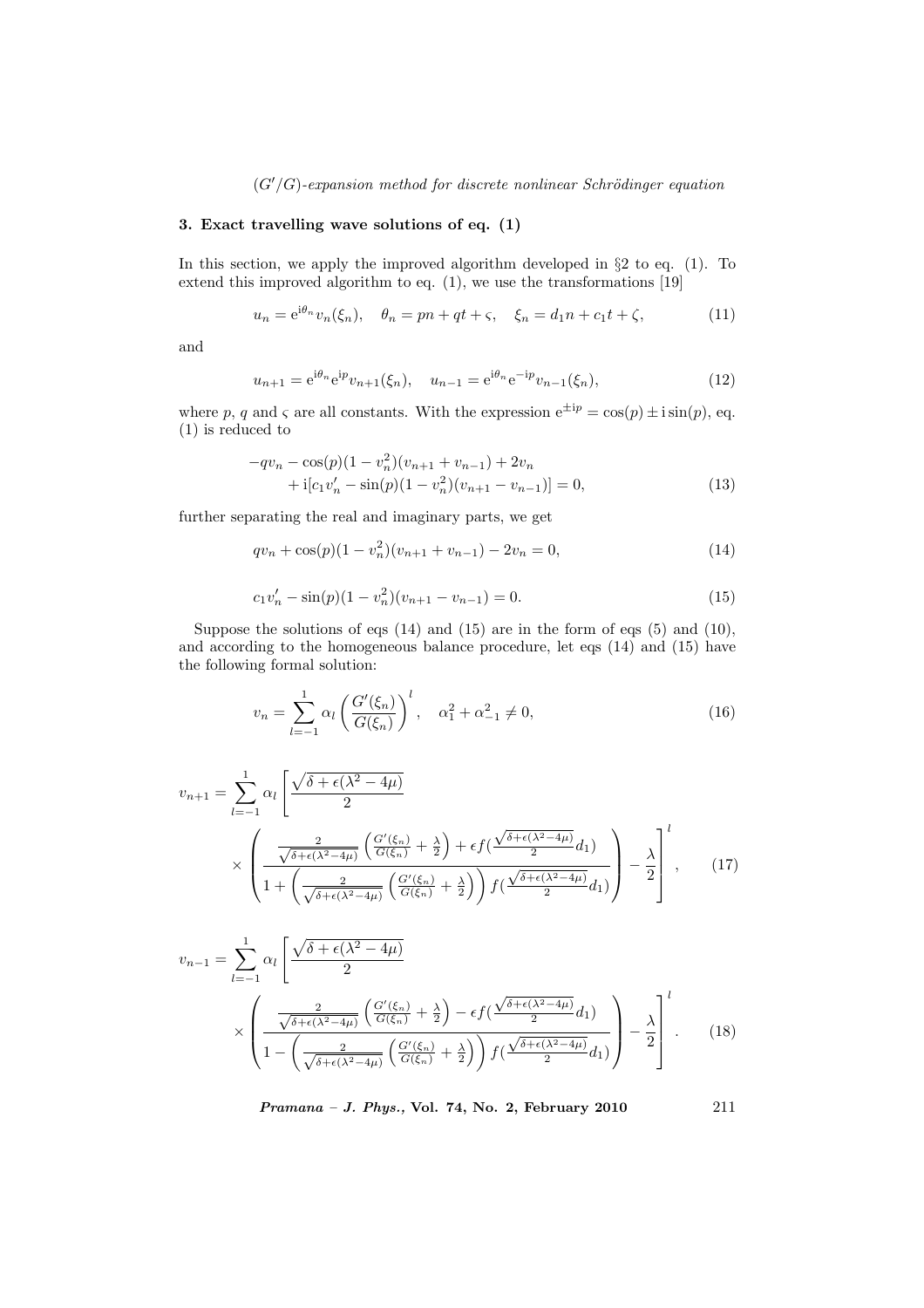Substituting  $(16)$ – $(18)$  along with  $(6)$  into eqs  $(14)$  and  $(15)$ , and clearing the denominator and collecting all terms with the same order of  $(G'(\xi_n)/G(\xi_n))$  together, the left-hand sides of eqs (14) and (15) are converted into two polynomials in  $(G'(\xi_n)/G(\xi_n))$ . Setting each coefficient of these polynomials to zero, we derive a set of algebraic equations for  $\alpha_0$ ,  $\alpha_1$ ,  $d_1$  and  $c_1$ . Solving the set of algebraic equations using Mathematica, we have

Case 1:

$$
\alpha_0 = \pm \frac{\lambda \tanh(\frac{\sqrt{\lambda^2 - 4\mu}}{2} d_1)}{\sqrt{\lambda^2 - 4\mu}}, \quad c_1 = \frac{4 \sin(p) \tanh(\frac{\sqrt{\lambda^2 - 4\mu}}{2} d_1)}{\sqrt{\lambda^2 - 4\mu}},
$$
(19)

$$
\alpha_1 = \pm \frac{2 \tanh(\frac{\sqrt{\lambda^2 - 4\mu}}{2} d_1)}{\sqrt{\lambda^2 - 4\mu}}, \quad q = 2 - 2 \cos(p) \operatorname{sech}^2\left(\frac{\sqrt{\lambda^2 - 4\mu}}{2} d_1\right),
$$
\n(20)

$$
\alpha_{-1} = 0
$$
,  $p = p$ ,  $d_1 = d_1$ ,  $\epsilon = 1$ ,  $\delta = 0$ ,  $\lambda^2 - 4\mu > 0$ . (21)

Case 2:

$$
\alpha_0 = \pm \frac{\lambda \tan(\frac{\sqrt{4\mu - \lambda^2}}{2} d_1)}{\sqrt{4\mu - \lambda^2}}, \quad c_1 = \frac{4 \sin(p) \tan(\frac{\sqrt{4\mu - \lambda^2}}{2} d_1)}{\sqrt{4\mu - \lambda^2}},
$$
(22)

$$
\alpha_1 = \pm \frac{2 \tan(\frac{\sqrt{4\mu - \lambda^2}}{2} d_1)}{\sqrt{4\mu - \lambda^2}}, \quad q = 2 - 2 \cos(p) \sec^2\left(\frac{\sqrt{4\mu - \lambda^2}}{2} d_1\right), \tag{23}
$$

$$
\alpha_{-1} = 0
$$
,  $p = p$ ,  $d_1 = d_1$ ,  $\epsilon = -1$ ,  $\delta = 0$ ,  $\lambda^2 - 4\mu < 0$ . (24)

Case 3:

$$
\alpha_0 = \pm \frac{d_1 \lambda}{2}
$$
,  $c_1 = 2d_1 \sin(p)$ ,  $\alpha_1 = \pm d_1$ ,  $d_1 = d_1$ ,  $p = p$ , (25)

$$
\alpha_{-1} = 0
$$
,  $q = 2 - 2\cos(p)$ ,  $\epsilon = 0$ ,  $\delta = 4$ ,  $\lambda^2 - 4\mu = 0$ . (26)

Case 4:

$$
\alpha_0 = \pm \frac{d_1 \lambda}{2}
$$
,  $c_1 = 2d_1 \sin(p)$ ,  $\alpha_1 = 0$ ,  $d_1 = d_1$ ,  $p = p$ , (27)

$$
\alpha_{-1} = \pm \frac{d_1 \lambda^2}{4}
$$
,  $q = 2 - 2\cos(p)$ ,  $\epsilon = 0$ ,  $\delta = 4$ ,  $\lambda^2 - 4\mu = 0$ . (28)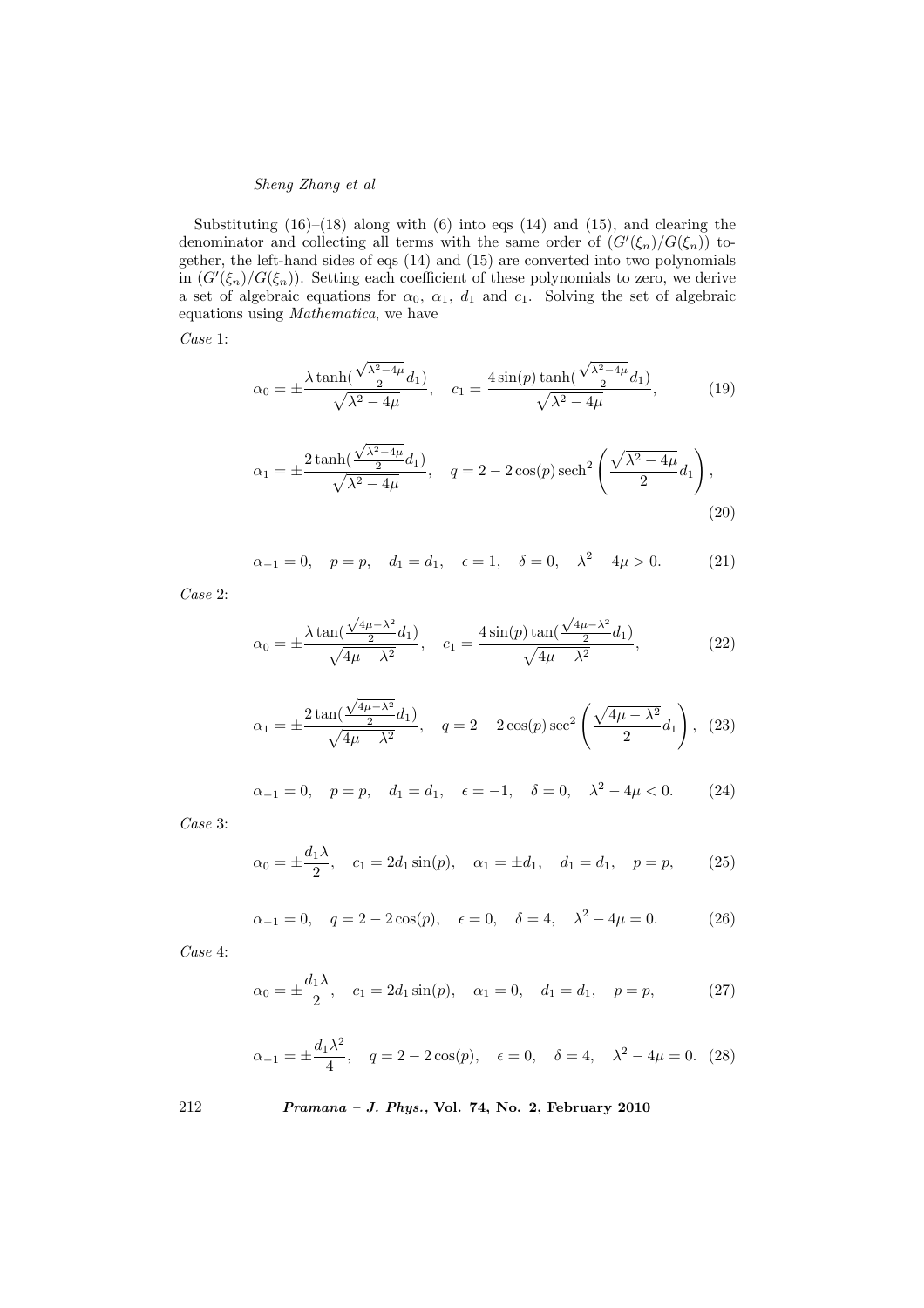When  $\lambda^2 - 4\mu > 0$ , from Case 1 we obtain a hyperbolic function solution of eq. (1):

$$
u_n = \pm e^{i\theta_n} \tanh\left(\frac{\sqrt{\lambda^2 - 4\mu}}{2} d_1\right)
$$

$$
\times \left(\frac{C_1 \sinh(\frac{\sqrt{\lambda^2 - 4\mu}}{2} \xi_n) + C_2 \cosh(\frac{\sqrt{\lambda^2 - 4\mu}}{2} \xi_n)}{C_1 \cosh(\frac{\sqrt{\lambda^2 - 4\mu}}{2} \xi_n) + C_2 \sinh(\frac{\sqrt{\lambda^2 - 4\mu}}{2} \xi_n)}\right),
$$
(29)

where

$$
\theta_n = pn + \left[ 2 - 2\cos(p)\operatorname{sech}^2\left(\frac{\sqrt{\lambda^2 - 4\mu}}{2}d_1\right) \right] t + \varsigma,
$$
  

$$
\xi_n = d_1 n + \frac{4\sin(p)\tanh(\frac{\sqrt{\lambda^2 - 4\mu}}{2}d_1)}{\sqrt{\lambda^2 - 4\mu}}t + \zeta.
$$

If we set  $\mu = \frac{\lambda^2 - 4}{4}$  and  $C_2 = 0$ , solution (29) becomes

$$
u_n = \pm e^{i\{pn + [2 - 2\cos(p)\operatorname{sech}^2(d_1)]t + \varsigma\}} \tanh(d_1)
$$
  
 
$$
\times \tanh[d_1n + 2\sin(p)\tanh(d_1)t + \zeta],
$$
 (30)

which is the dark solitary wave solution found by Dai and Zhang, i.e. the solution (20) in [19].

Setting again  $\mu = (\lambda^2 - 4)/4$  and  $C_1 = 0$ , solution (29) becomes

$$
u_n = \pm e^{i\{pn + [2 - 2\cos(p)\operatorname{sech}^2(d_1)]t + \varsigma\}} \tanh(d_1)
$$
  
 
$$
\times \coth[d_1n + 2\sin(p)\tanh(d_1)t + \zeta],
$$
 (31)

which is a singular travelling wave solution.

When  $\lambda^2 - 4\mu < 0$ , from Case 2 we get a trigonometric function solution of eq.  $(1)$ :

$$
u_n = \pm e^{i\theta_n} \tan\left(\frac{\sqrt{4\mu - \lambda^2}}{2} d_1\right)
$$
  
 
$$
\times \left(\frac{-C_1 \sin(\frac{\sqrt{4\mu - \lambda^2}}{2} \xi_n) + C_2 \cos(\frac{\sqrt{4\mu - \lambda^2}}{2} \xi_n)}{C_1 \cos(\frac{\sqrt{4\mu - \lambda^2}}{2} \xi_n) + C_2 \sin(\frac{\sqrt{4\mu - \lambda^2}}{2} \xi_n)}\right),
$$
 (32)

where

$$
\theta_n = pn + \left[2 - 2\cos(p)\sec^2\left(\frac{\sqrt{4\mu - \lambda^2}}{2}d_1\right)\right]t + \varsigma,
$$
  

$$
\xi_n = d_1n + \frac{4\sin(p)\tan(\frac{\sqrt{4\mu - \lambda^2}}{2}d_1)}{\sqrt{4\mu - \lambda^2}}t + \zeta.
$$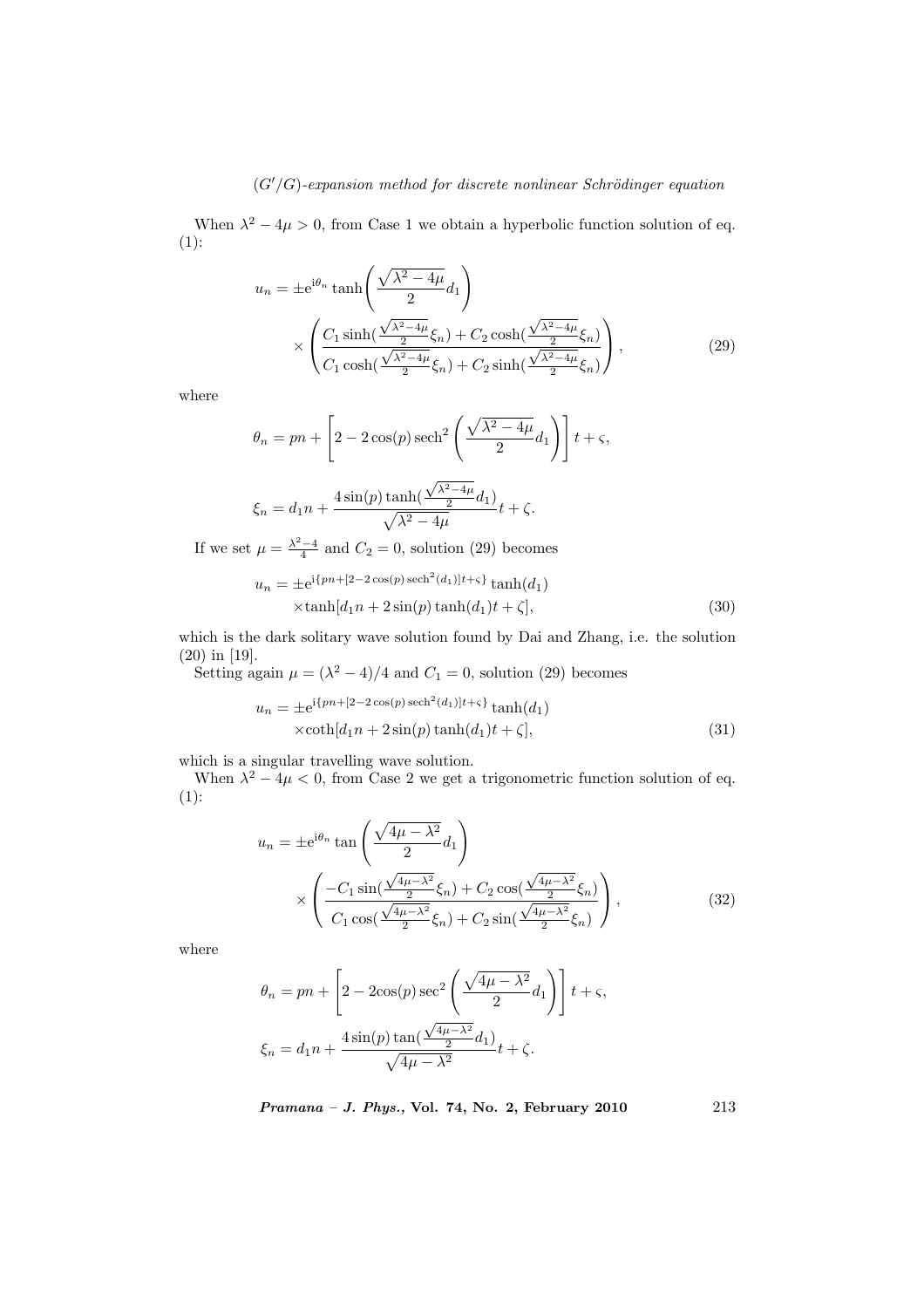



**Figure 1.** Plots of solution (32) with (+) branch for parameters  $d_1 = 1$ ,  $p = 3, \zeta = 0, \varsigma = 0, C_1 = 1, C_2 = 4, \lambda = 0.1, \mu = 0.0125.$  (a)  $t = 0.5,$  (b)  $t = 0.8.$ 

Figure 1 shows the asymptotic properties of solution (32) for two times. When  $t = 1.94295$ , the sharp spike is  $|u_n|^2 = 5.17475 \times 10^{13}$  at  $n = -3$ . Different from the continuous case, each exotic wave in figure 1 does not exhibit a singular property, although solution (32) possesses singular points. Such exotic waves with similar property were found in [20]. The parameters  $d_1$  and  $p$  determine the velocity and frequency of the travelling wave

$$
v = \frac{4\sin(p)\tan(\frac{\sqrt{4\mu - \lambda^2}}{2}d_1)}{\sqrt{4\mu - \lambda^2}},
$$
\n(33)

$$
\omega = 2 - 2\cos(p)\sec^2\left(\frac{\sqrt{4\mu - \lambda^2}}{2}d_1\right),\tag{34}
$$

which have different properties from those of [20] (see figure 2).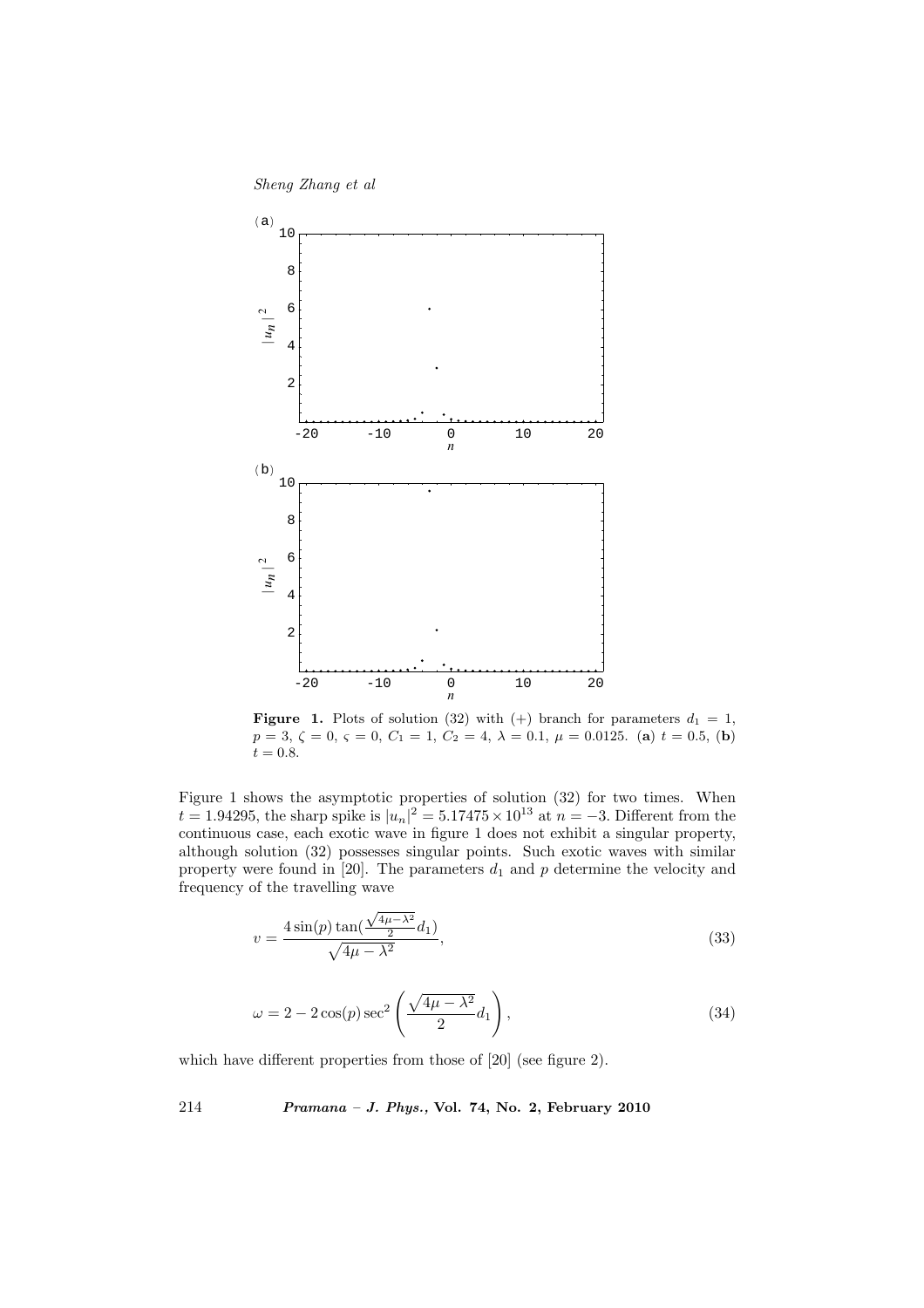

 $(G'/G)$ -expansion method for discrete nonlinear Schrödinger equation

**Figure 2.** Plots of (a) frequency  $\omega$  and (b) wave velocity v of solution (32) for parameters  $\lambda = 0.1$ ,  $\mu = 0.0125$ .

Similarly, if we set  $\mu$ ,  $C_1$  and  $C_2$  as some appropriate values, solution (32) gives the following formal periodic wave solutions:

$$
u_n = \mp e^{i\{pn + [2-2\cos(p)\sec^2(d_1)]t + \varsigma\}} \times \tan(d_1)\tan[d_1n + 2\sin(p)\tan(d_1)t + \zeta],
$$
\n(35)

and

$$
u_n = \pm e^{i\{pn + [2 - 2\cos(p)\sec^2(d_1)]t + \varsigma\}} \tan(d_1)
$$
  
 
$$
\times \cot[d_1 n + 2\sin(p)\tan(d_1)t + \zeta].
$$
 (36)

When  $\lambda^2 - 4\mu = 0$ , from Cases 3 and 4 we get two rational solutions of eq. (1):

$$
u_n = \pm e^{i\{pn + [2 - 2\cos(p)]t + \varsigma\}} \frac{d_1 C_2}{C_1 + C_2 \xi_n},\tag{37}
$$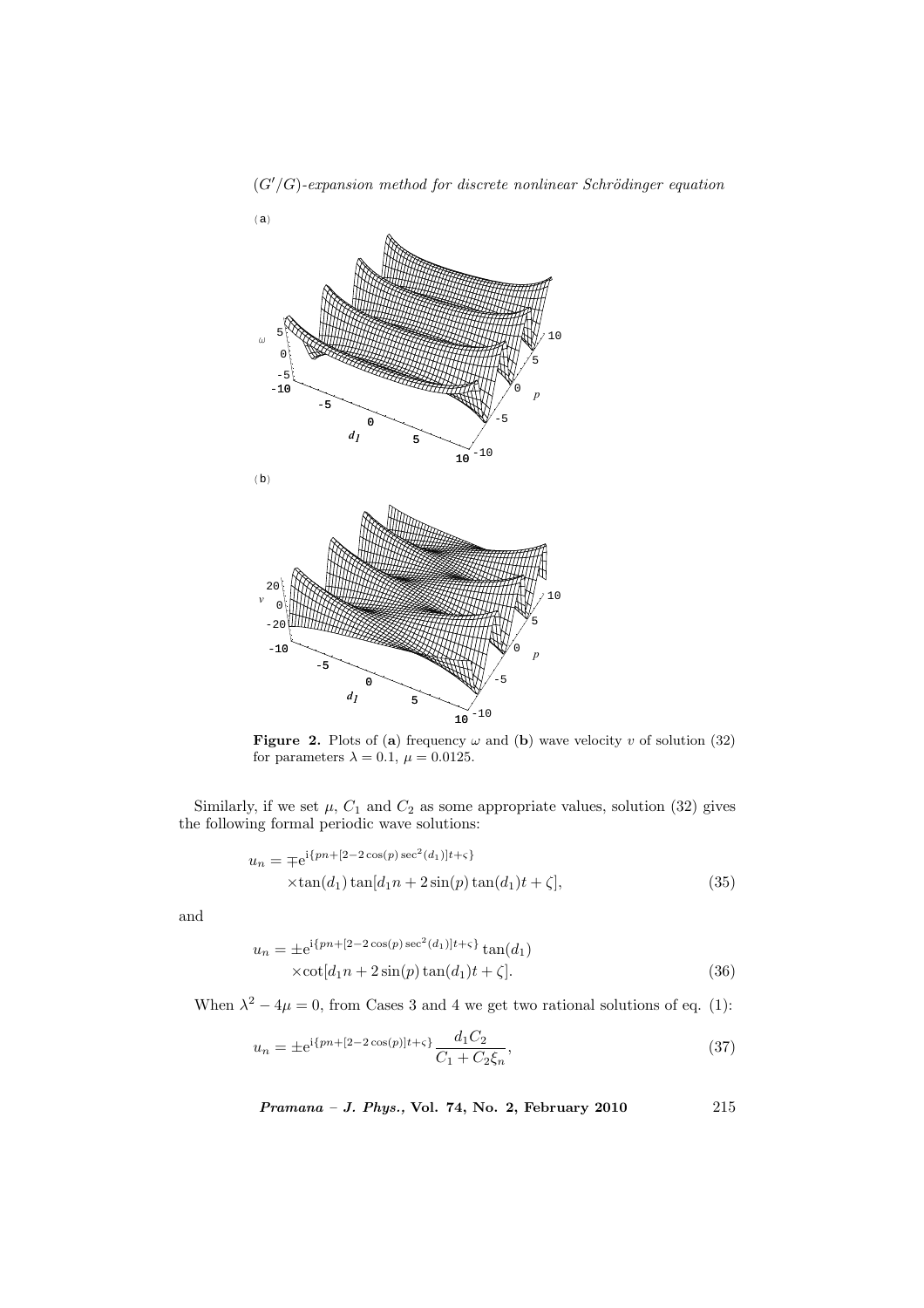where  $\xi_n = d_1n + 2d_1\sin(p)t + \zeta$ .

$$
u_n = \pm e^{i\{pn + [2 - 2\cos(p)]t + \varsigma\}} \frac{d_1 C_2 \lambda}{2C_2 - C_1 \lambda - C_2 \lambda \xi_n},
$$
\n(38)

where  $\xi_n = d_1n + 2d_1\sin(p)t + \zeta$ . Obviously, solution (38) is equivalent to (37). However, if we use the improved algorithm to solve the first lattice equation [18]:

$$
\frac{\partial^2 u_n}{\partial x \partial t} = \left(\frac{\partial u_n}{\partial t} + 1\right) (u_{n-1} - 2u_n + u_{n+1}),\tag{39}
$$

besides the hyperbolic function solutions and trigonometric function solutions reported in [18], another two rational solutions of eq. (39) can be obtained as follows:

$$
u_n = \alpha_0 - \frac{d_1^2 \lambda}{2c_2} + \frac{d_1^2 C_2}{c_2 (C_1 + C_2 \xi_n)},
$$
\n(40)

where  $\xi_n = d_1 n + \frac{d_1^2}{c_2} x + c_2 t + \zeta$ .

$$
u_n = \alpha_0 + \frac{d_1^2 C_2 (1 + \alpha_{-1} c_2)}{c_2 (C_1 + C_2 \xi_n)} + \frac{\alpha_{-1} (C_1 + C_2 \xi_n)}{C_2},
$$
\n(41)

where  $\xi_n = d_1 n + \frac{d_1^2(1+\alpha_{-1}c_2)}{c_2}$  $\frac{c_{\alpha-1}c_2}{c_2}x + c_2t + \zeta$ . Solution (41) is more general than (40) because of the arbitrary constant  $\alpha_{-1}$ .

In addition, if we consider the second lattice equation [18]:

$$
\frac{du_n}{dt} = (\alpha + \beta u_n + \gamma u_n^2)(u_{n-1} - u_{n+1}),
$$
\n(42)

another one rational solution of eq. (42) can be obtained as follows:

$$
u_n = -\frac{\beta}{2\gamma} \pm \frac{d_1 C_2 \sqrt{\beta^2 - 4\alpha\gamma}}{2\gamma (C_1 + C_2 \xi_n)},
$$
\n(43)

where  $\xi_n = d_1 n + \frac{d_1(\beta^2 - 4\alpha\gamma)}{2\gamma}$  $\frac{(-4\alpha\gamma)}{2\gamma}t+\zeta.$ 

Dai and Wang [20] devised a general algorithm for using the exp-function method [13] to derive exact travelling wave solutions of NLDDEs. By applying the devised algorithm to eq. (1), Dai and Wang have successfully obtained some hyperbolic function solutions. We would like to point out here that solutions  $(37)$  or  $(38)$ , (40), (41) and (43) cannot be obtained by the methods [18,20]. To the best of our knowledge, these solutions with arbitrary parameters are novel. It illustrates that the improved algorithm proposed in this paper is effective and more powerful for NLDDEs.

Remark 2. All solutions presented in this paper have been checked with Mathematica by putting them back into the original eqs  $(1)$ ,  $(39)$  and  $(42)$ , respectively.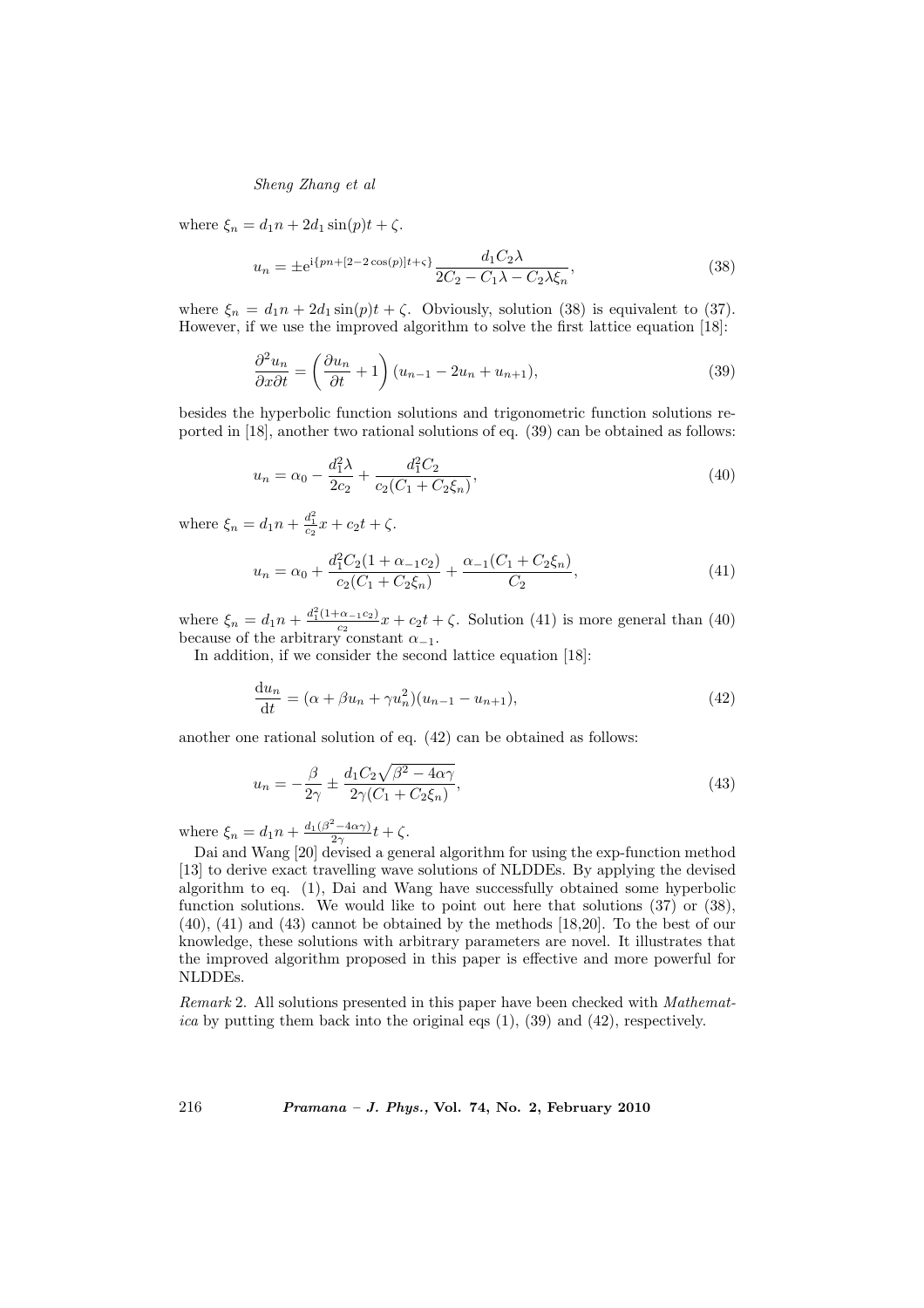# 4. Conclusion

The  $(G'/G)$ -expansion method is first developed and improved to obtain not only hyperbolic function solutions and trigonometric function solutions but also to obtain rational solutions of NLDDEs owing to the improved algorithm devised in this paper. In order to illustrate the validity and advantages of the improved algorithm, we apply it to the discrete nonlinear Schrödinger equation. As a result, hyperbolic function solutions, trigonometric function solutions and rational solutions with parameters are obtained, from which some special solutions including the known solitary wave solution are derived by setting appropriate values for the parameters. These obtained solutions with free parameters may be important to explain some physical phenomena. Considering the connection between the method proposed in this paper and Hirota bilinear method [21] and similarity reductions [22], we can conclude that these methods have a common point. That is, reducing the given  $NLDDE(s)$  which are difficult to solve, into solvable equation(s) by using suitable transformation(s). The paper shows that the improved algorithm is effective and more powerful and it can be used for other NLDDEs in mathematical physics, for instance the discrete mKdV equation [23], the Toda equation [24], the modified Volterra lattice [25], the Ablow–Ladik lattice equations [26], and so on. Employing the improved algorithm to study these equations is our task in the future.

### Acknowledgements

The authors would like to express their sincere thanks to editors and referees for their valuable suggestions and comments. This work was supported by the Natural Science Foundation of Educational Committee of Liaoning Province of People's Republic of China.

#### References

- [1] E Fermi, J Pasta and S Ulam, Collected papers of Enrico Fermi (Chicago University Press, Chicago, 1965)
- [2] M J Ablowitz and P A Clarkson, Soliton, nonlinear evolution equations and inverse scattering (Cambridge University Press, Cambridge, 1991)
- [3] R Hirota, Phys. Rev. Lett. 27, 1192 (1971)
- [4] M R Miurs, *Bäcklund transformation* (Springer, Berlin, 1978)
- [5] J Weiss, M Tabor and G Carnevale, J. Math. Phys. 24, 522 (1983)
- [6] C T Yan, *Phys. Lett.* **A224**, 77 (1996)
- [7] M L Wang, *Phys. Lett.* **A213**, 279 (1996)
- [8] S Zhang and T C Xia, Commun. Theor. Phys. (Beijing, China) 45, 985 (2006)
- [9] J Q Hu, Chaos, Solitons Fractals 23, 391 (2005)
- [10] S K Liu et al, *Phys. Lett.* **A289**, 69 (2001)
- [11] M L Wang and Y B Zhou, Phys. Lett. A318, 84 (2003)
- [12] S Zhang and T C Xia, J. Phys. A: Math. Theor. 40, 227 (2007)
- [13] J H He and X H Wu, *Chaos, Solitons and Fractals* **30**, 700 (2006)